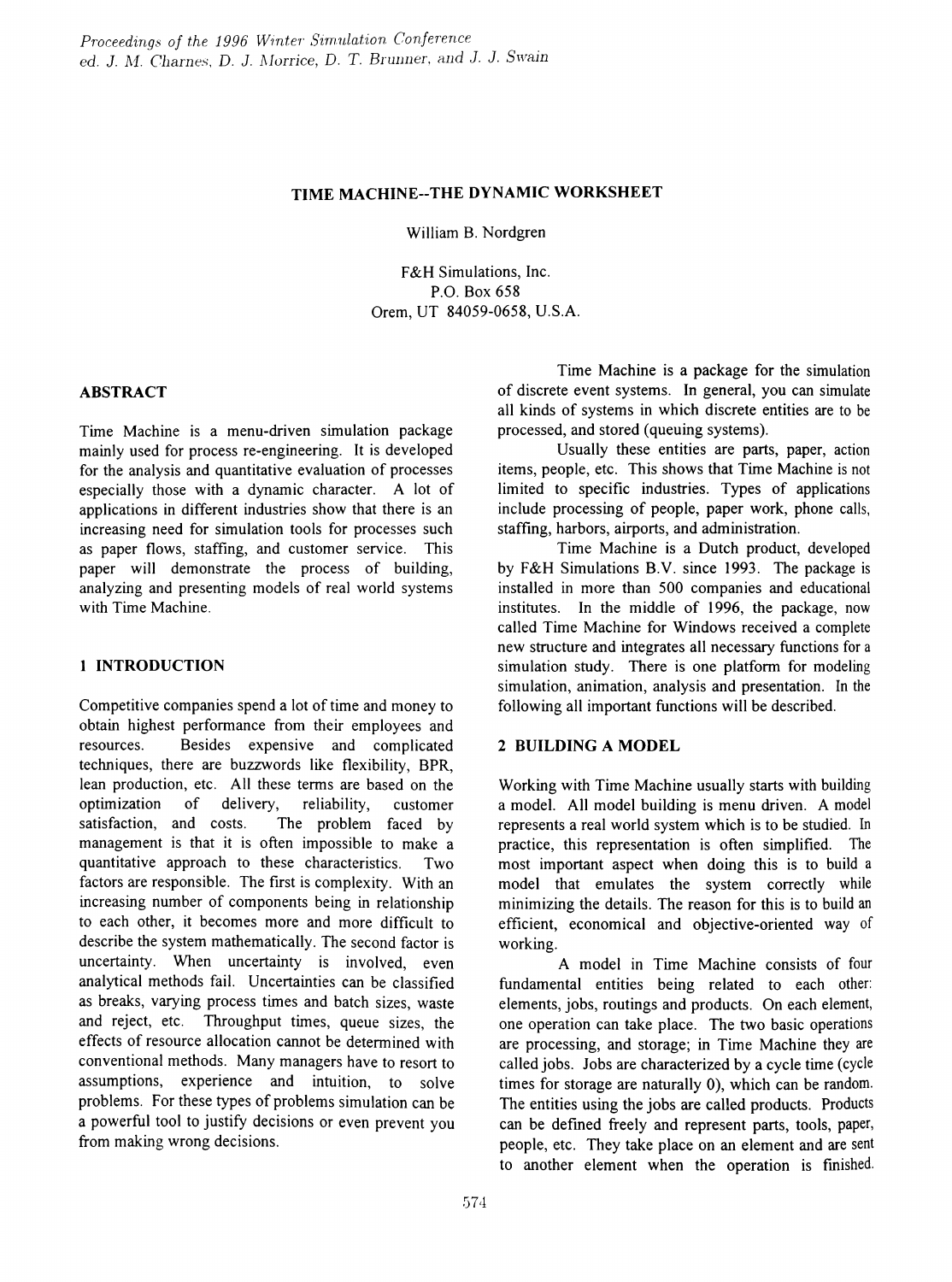Therefore, you need a description of how the products flow through a model. This description is stored in routings. Routings consist of a number of stages and can be placed as connections between elements graphically in the same manner as creating a flow chart.

### 2.1 Layout and Routings

Defining a layout is the first step when building a model. A layout contains a number of elements that you can position in different sizes, and in any place, on your screen. The following two element types are available in Time Machine: World and Element. Choosing a type depends on the function in the real world system. An element is the general purpose representation for any kind of operation or processing point, or queue location. World elements represent entries and exits (sink/sources) in a model. They generate and 'eat' products. Each element placed in the layout gets one job automatically.

Besides the cycle time, a job also describes how an operation is done concerning input batch, additional resources, etc.

By selecting the elements one after another you describe the path the products follow in the model. In most models the routing roughly reflects the flow of products just as in defming a flow chart. In some applications you have to handle a large number of product types all using different routings *i.e.* in a paper work model. In this case, Time Machine offers the modeler the ability to specify how each product type is routed through the model by using the select statement.

#### 2.2 Detailing the Model

The second step is to detail the model. This means that the modeler has to enter parameters describing the behavior of the model that differ from the default settings. Usually one only needs some of the parameters so that it is not necessary to detail before starting the model for the first time. Most of the parameters are related to the fundamental entities discussed above. Element parameters describe the behavior of the elements: what kind of element it is, stochastic (breakdowns) and deterministic (shifts, pauses), availability, how many products it can store, fixed and variable costs, how it selects its next task, etc. The job parameters are similar.

Many systems seem to be quite simple. When looking at details, one often fmds different kinds of rules and strategies to make decisions. That is the reason why implementing these decision points takes most of the modeling time. An important aspect in this phase is the way a simulation tool supports the user. Two items have to be discussed: high flexibility for implementing

control logic and easy model verification. Besides special functions for verification the on-line animation in Time Machine plays a large part. When the layout and the routings are fmished, animation is available immediately. All changes in the model can be seen on the screen at once. The user is able to detail and to test the model step-by-step until the model runs according to his desire.

Besides a number of default settings, Time Machine uses a macro language called TLI (Taylor Language Interface). Since Time Machine is a simulation program developed from Taylor II, models built in Time Machine will run in Taylor II. Therefore Time Machine utilizes the same macro language as Taylor II. TLI is an easy to use programming language that allows one to modify the model's behavior powerfully in combination with simulation-specific predefmed and user-defmable variables. TLI is used at element, job and routing level. TLI can be used interactively during a simulation run to make queries and updates. Typical situations in which the routines have to be modified are loops (i.e. rework), selecting elements as a result of a certain status, assembly, disassembly, etc. Time Machine can send products from each stage in the model to each other in any quantity. For this purpose the user has direct access to all addresses in a routing and replaces the (in most cases) fixed values by expressions of the following form:

*select* number *with* condition *from* list *order* expression *quantity* list *location* list

These so called 'select' statement are used for sending and receiving products. The italic parts in this structure can be values or other expressions. Selections can also be nested. This offers many possibilities for order picking, assembly and complex guiding and receiving strategies. Some examples:

*select* J*from 3,4,5*

One product will be sent to element 3, 4 or 5.

*select J from* 3,4,5 *order* - *utilization [L]*

The same as above, but the element with the lowest utilization has the highest priority.

*select maximum[J,F] with queue[L]<5 from 3,4,5 quantity 4-queue[L]*

An (express) order uses the maximum number of elements. Only elements with less than 5 products are taken into consideration.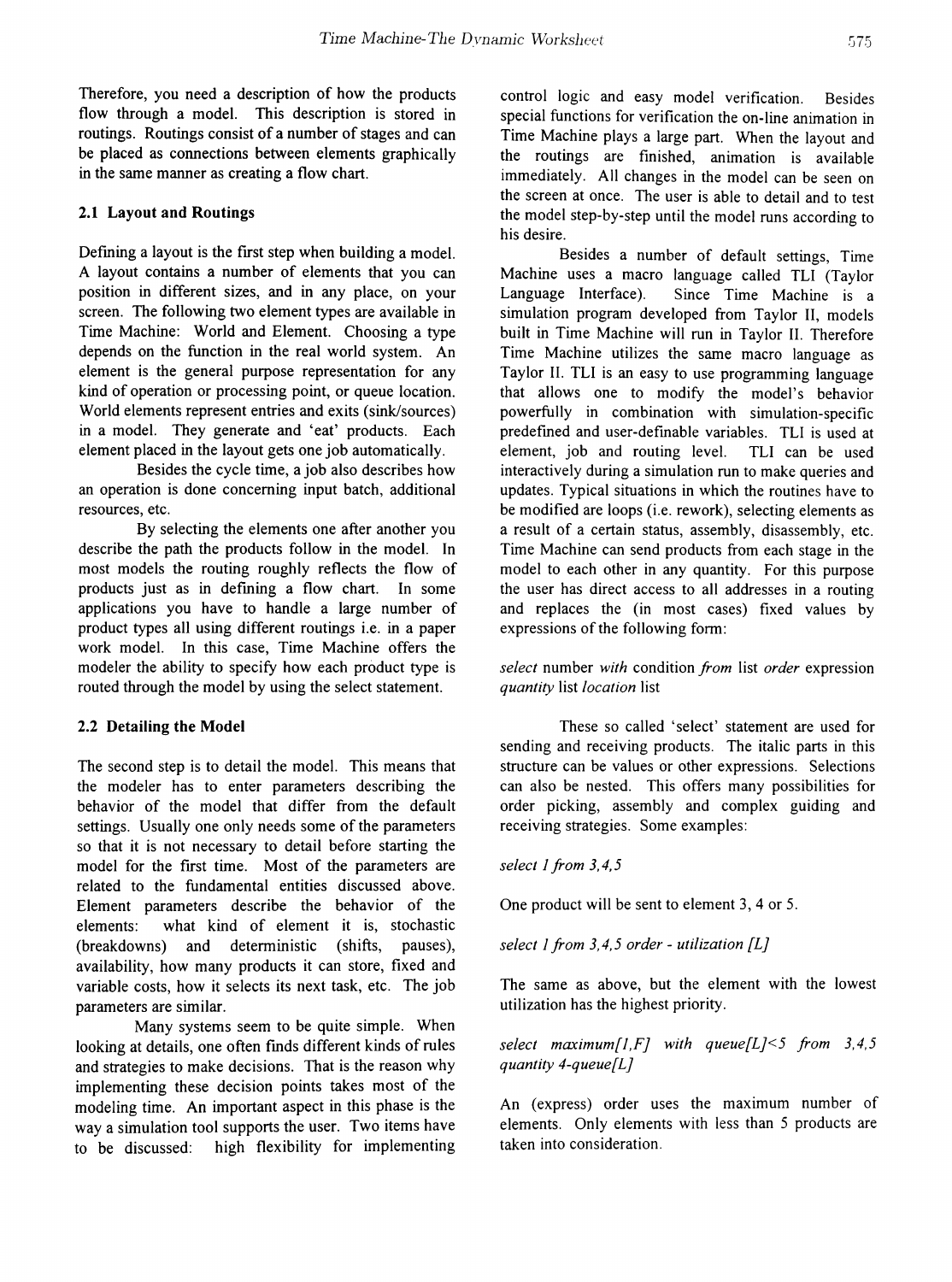Elements can be described by fixed acceptance rules for picking products or other TLI-user-defmable rules and strategies for the entry and exit of products. Examples are:

#### *TLl-entry condition: time\600<* J*20*

An element accepts products only for the first 120 seconds in a 600 second interval, (*I* stands for modulo). The expression is true for 120 seconds.

Product types are described by a code in combination with an icon. Sometimes it is necessary that products get individual information or signs. Information could be a delivery date, priority, state of work, etc. For this purpose, products are coupled with attributes. Attributes can also work as a pointer to a matrix in which i.e., cycletimes are stored. This enlarges the amount of possible information enormously. Querying and updating of the attributes are done at the jobs by evaluating triggers. A trigger is one (or more) simple lines of text with a TLI-expression. Triggers can be evaluated nearly every time an event is scheduled. They can influence products (with their attributes) or the model status itself. An example is:

### *Trigger on Entry: curcycle[J}:=itemcode2[C}*

The cycle time of the order is stored in the second attribute and is assigned when the product enters the job.

Assume that a model is built with Time Machine. Now starts the actual simulation.

### 3 SIMULATION

In stochastic processes random numbers play an important role. Time Machine comes with different random number generators which normally work independently from each other. In some experiments you may want to study alternatives of a system. The models should run with identical conditions and for this purpose it could be necessary that all generators generate the same sequence of random numbers.

Time Machine is fully event-oriented. This means that the time between two events (i.e. beginning and ending of an operation ) needs no CPU time. An internal event list makes sure that all changes in status are evaluated.

For every simulation run, the start situation is free to defme. Products can be stored in any quantity at any place in the model. To reduce the warm-up period (moment of time that a model runs with stable status) you can make a warmstart. For a number of various runs you can defme a batch run.

During simulation you can zoom and pan, stop, make modifications and then continue. A model can be simulated during a certain period of time or until a special (user-defmed) condition is met.

The time representation is fully user-defmable (i.e. week 8; tue;  $8:30,2$ ) and is displayed by an analog and digital clock. With the single-step-mode you can trace your model in detail or use the conditional singlestep for watching a part of the model only.

While simulating, the screen output can be interactively changed, ranging from no information (as fast as possible), via statistics and simple animation to full animation. With full animation you see each product moving from stage to stage or queuing in the system. Time Machine automatically keeps track of a large number of common statistics like utilization, waiting times, etc. Default and user-defmed statistics can be displayed as numbers or as dynamically changing graphs. Time Machine can also keep track of any kind of variables you want and display them after the simulation run.

### 4 ANALYSIS

For a correct description of a model, a number of input data is required like arrival times, cycletimes, breaks, etc. Often these data exist in protocols, databases, etc. But the question is: is there enough data to characterize a process well or are they only a part of reality? That means a detailed analysis with statistical methods should be done first. Taylor can read in datasets and analyze them. Two important parameters are the average value and the standard deviation. Another point is the statistical distribution which fits best. A built in routine automatically makes a distribution suggestion for the dataset and displays this distribution depending on the type, in continuous or discrete form on the screen.

Typical information you get from a simulation study is utilizations, throughput times, production per period and costs. The results are available in different ways:

Tabular reports: contents and form are predefmed, but may be changed by the user.

TLI reports: containing a mixture of explanation, results and illustration or giving specific results.

Queries: all results can be queried with TLI interactively (including minimum, maximum, average and standard deviation).